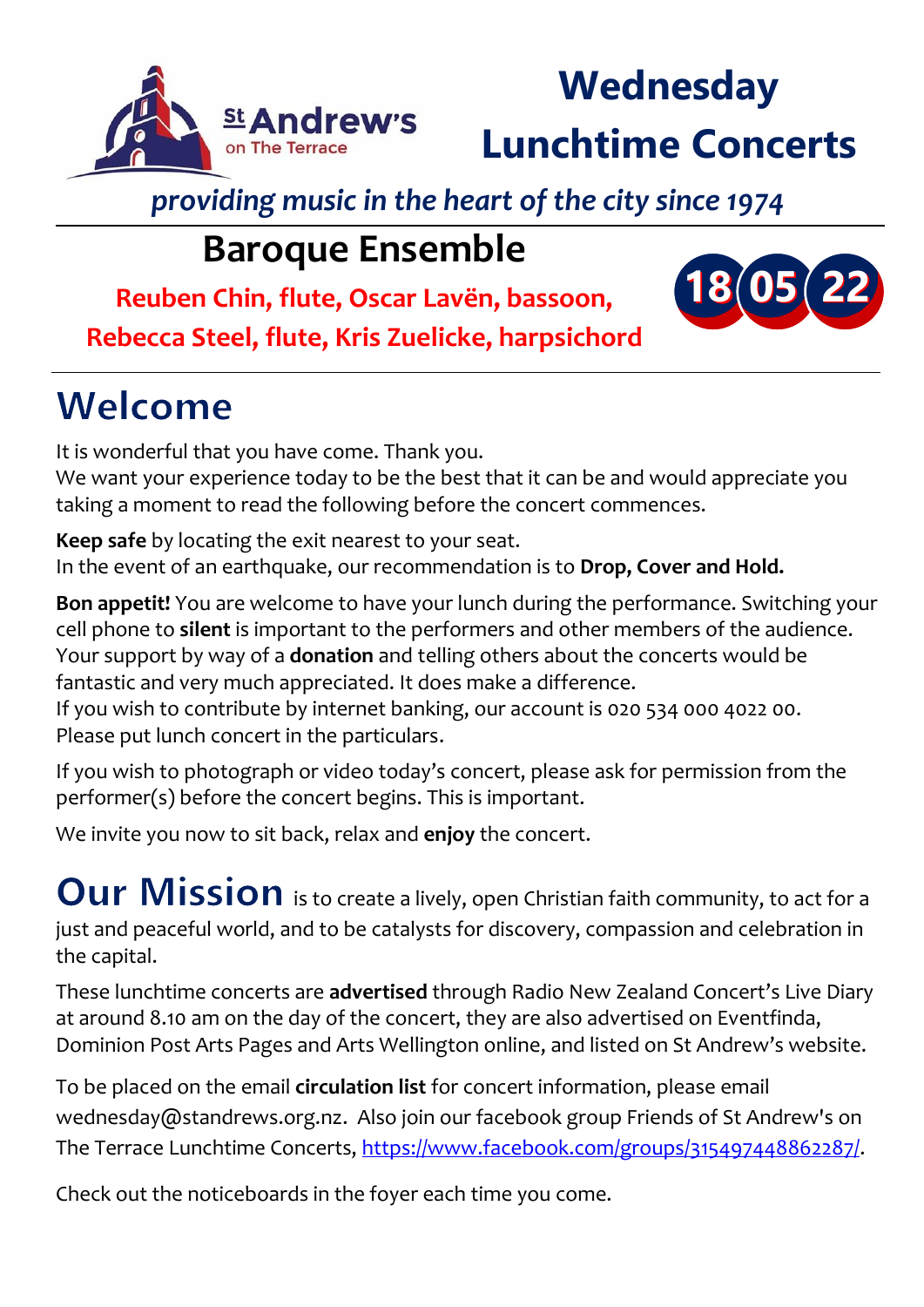# Programme

### **Trio Sonata in E minor HWV 395 George Frideric Handel**

 $(1685 - 1759)$ 

Largo

Allegro

Largo

Allegro

Most of Handel's trio sonatas either fall under his Opus 2 set or Opus 5 set (comprising 13 trio sonatas in total). His HWV 395, originally composed for two violins and continuo, is an exception: it was never assigned an opus number, nor was it published in his lifetime. Some people believe that the HWV 395 may not have even been written by Handel – but rather by his contemporary, Johann Adolph Hasse.

### **Bassoon Concerto R498 in A minor Manufarm Antonio Vivaldi**

 $(1678 - 1741)$ 

Allegro (ma molto moderato)

Larghetto

Allegro

This bassoon concerto in A minor is one of a surprisingly large number of bassoon concerti written by Vivaldi. The first movement is a rustic, footstomping allegro which shows off the bassoon's unlikely agility with many large leaps in quick succession. The 2nd movement is a bucolic and generous larghetto in F major. We then wrap up the concerto with a high-spirited Allegro in 3, resplendent with Vivaldi's characteristic fire. Originally written for orchestra, it is played today on harpsichord. This concerto is featured on Oscar's album 'Picnic for Bassoon and Guitar', which is available for purchase on Bandcamp.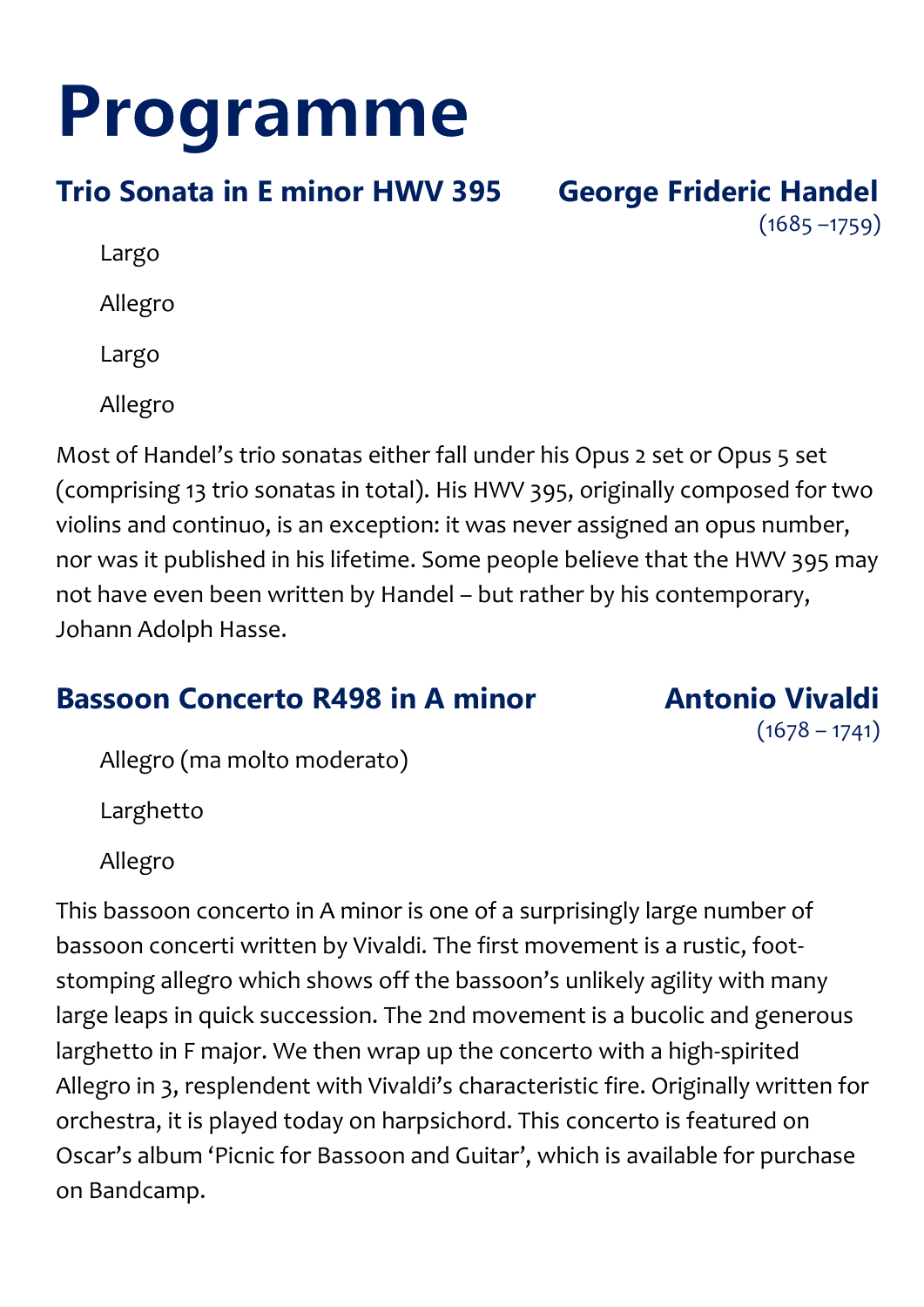### **Deux Interludes (1946) Jacques Ibert For flute, violin and harpsichord** (1890-1962)

Andante espressivo

Allegro vivo

This two-movement work was written with an alternative suggestion of harp instead of harpsichord and has been transcribed for various ensemble combinations. Ibert was considered an "eclectic" composer, able to mimic and incorporate many styles. The first movement begins as a stately dance in triple metre and the second imitates a Spanish dance with driving rhythms and snappy ornamentation. The piece was originally written as incidental music for Suzanne Lilar's Le Burlador, a theatrical version of Don Juan—but written from a woman's perspective.

### **Sonata in G major for two flutes and basso continuo, BWV 1039 J.S. Bach** (1685 – 1750)

Adagio

Allegro ma non presto

Adagio

Presto

The Sonata in G major for two flutes and basso continuo BWV 1039 is one of the few trio sonatas that can conclusively be attributed to Bach. Bach himself also arranged this work for gamba and harpsichord (BWV 1037). The sonata was composed between 1736 and 1741 in Leipzig, where, since 1729, Bach had been director of the Collegium Musicum, a chamber music society performing weekly at the Café Zimmermann. The first, second and fourth movements of this sonata also exist as a trio sonata for organ.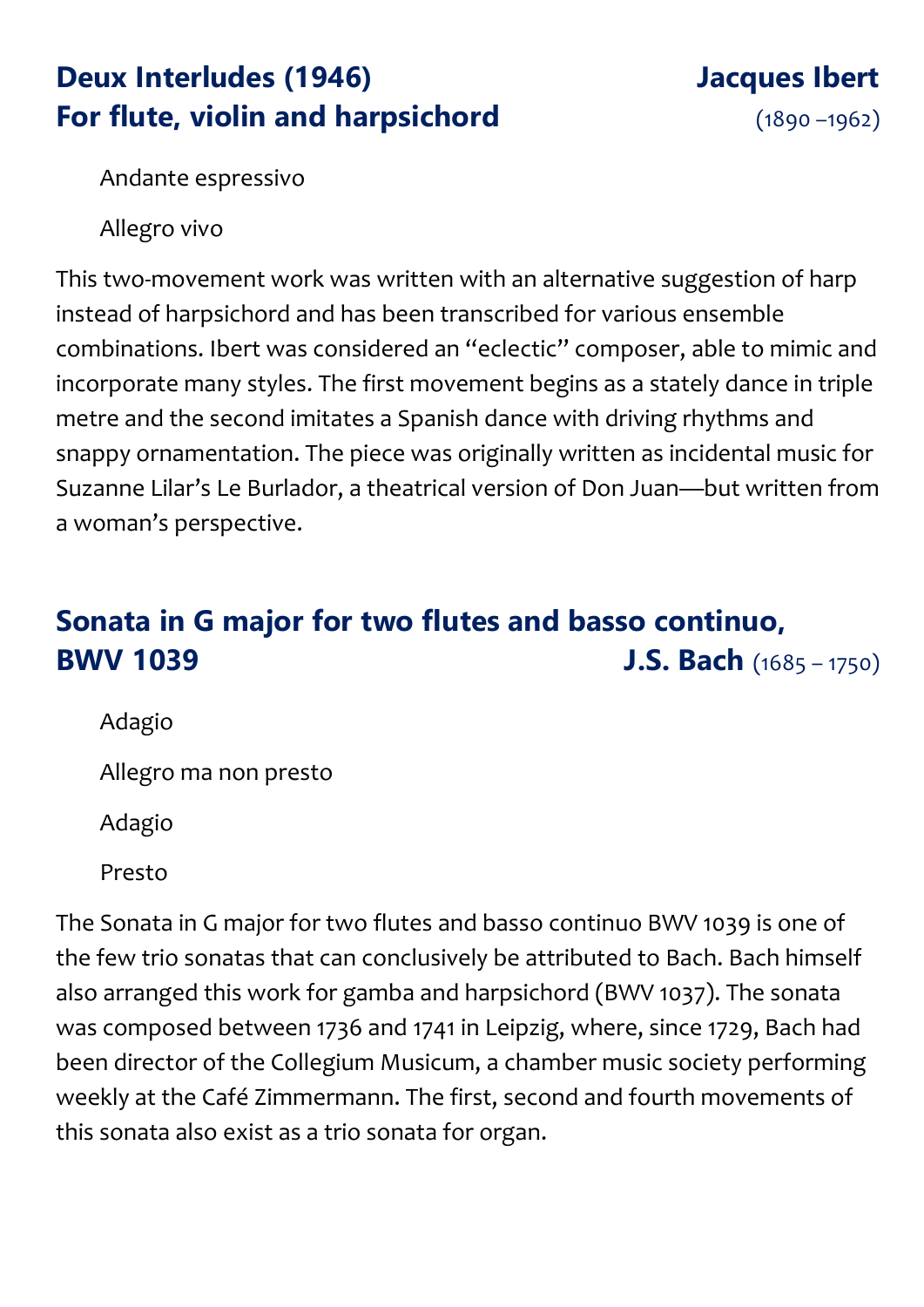# **Biography**

**Reuben Chin** began his studies at the University of Auckland in 2018 and was a finalist in the 2018 Auckland Chamber Music Society competition. In 2019 Reuben completed a Bachelor of Music with first class Honours at the University of Waikato, where he was a finalist in Waikato University Chamber Music Competition and Waikato University Concerto Competition. Reuben holds a DipABRSM with distinction in flute performance as well as a Master of Music with distinction in flute performance from the University of Canterbury.

**Oscar Lavën** is a hard-working, sharp-dressing multi-instrumental performer and composer, never failing to magnify his flamboyant energy through the horn. He has performed with many notable artists and ensembles, including the Grammy-Nominated MONK'estra, NZSO, APO, Shapeshifter, Steve Gadd, Dave Weckl, Robben Ford, James Carter, Gregg Bissonette, Rhombus, Rodger Fox Big Band, The Wellington Mingus Ensemble, The Wellington City Shake Em On Downers. and more. He is about to release his first self-led quintet album on Thick Records.

**Rebecca Steel** began her flute studies at The Christchurch School of Instrumental Music. She left university and the Christchurch Symphony Orchestra to take a position with the Elizabethan Trust Orchestra, now called the Australian Opera and Ballet Orchestra, in Sydney. After two years there she left for London to further her studies with the illustrious William Bennett. On returning to New Zealand Rebecca took up the position of principal flute in the Christchurch Symphony Orchestra and lecturer of flute at the University of Canterbury. When the opportunity arose to play in the New Zealand Symphony Orchestra and the Wellington Regional Orchestra, she moved to Wellington.

Rebecca lived in London for a year where she played with the Philharmonia and then in Sydney for two decades, freelancing with the major orchestras, touring NSW for Musica Viva with the wind quintet "The Chambermaids" and teaching in The University of New South Wales and schools. Now that she has returned to live in Wellington, she has been playing with the Royal New Zealand Air Force Band, teaching, and loves touring with her friends and colleagues playing recitals and chamber music.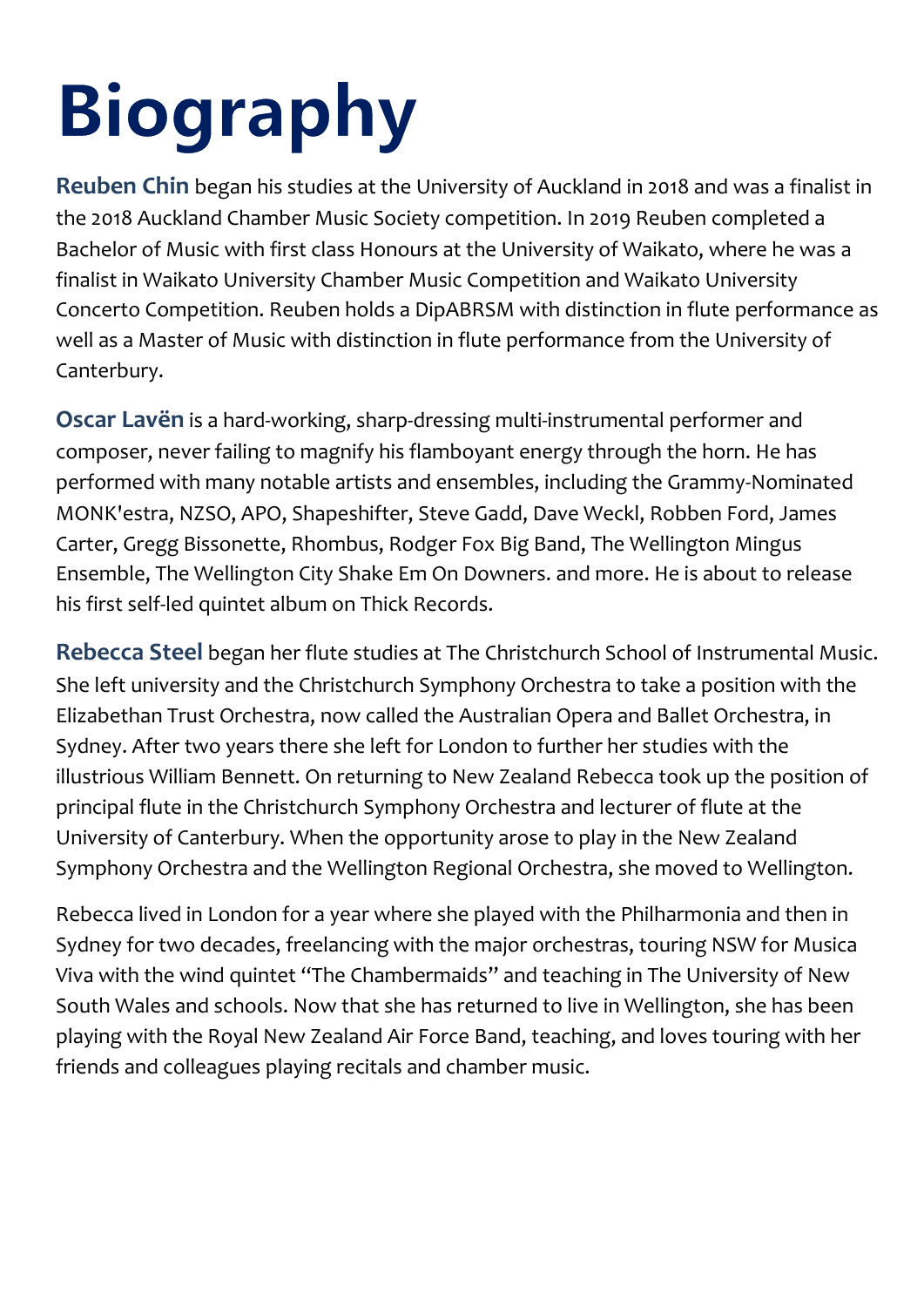**Kristina Zuelicke** is originally from the United States and has been performing and teaching in New Zealand since moving here from Germany in 2003. Kris holds music degrees from Miami University, Indiana University and recently from the New Zealand School of Music with a Doctor of Musical Arts in Harpsichord Performance, studying with Douglas Mews and Erin Helyard. Study grants enabled her to study harpsichord for two summers in Boston with Mark Kroll and assist in research for her degree and papers given at musicology conferences on harpsichord music in the 20th century. Kris enjoys playing in ensembles such as the Queen's Closet and teaches piano and cello at schools and privately.

*Programme notes by performers*